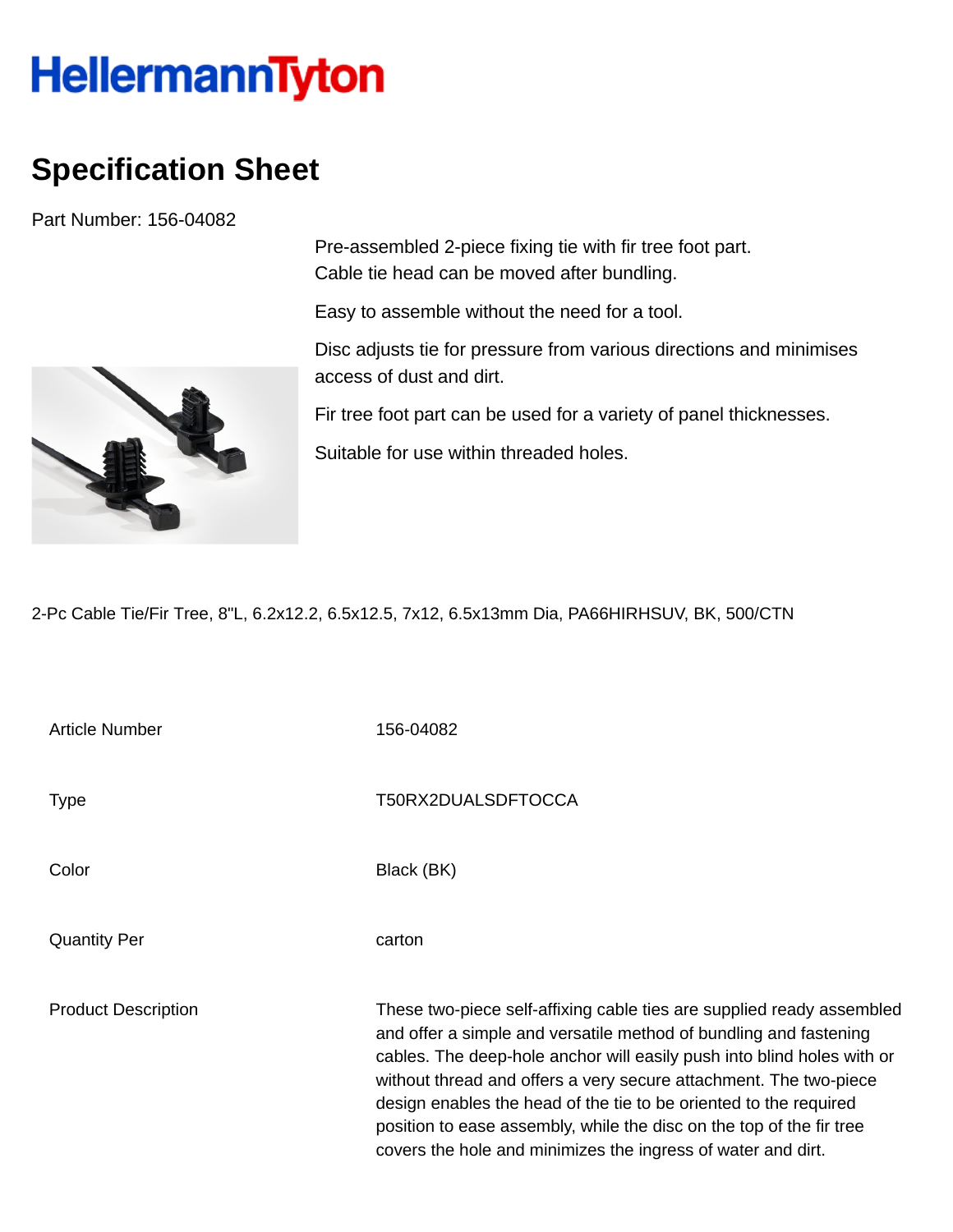| <b>Short Description</b>              | 2-Pc Cable Tie/Fir Tree, 8"L, 6.2x12.2, 6.5x12.5, 7x12, 6.5x13mm<br>Dia, PA66HIRHSUV, BK, 500/CTN |
|---------------------------------------|---------------------------------------------------------------------------------------------------|
| <b>Global Part Name</b>               | T50RX2DUALSDFTOCCA-PA66HIRHSUV-BK                                                                 |
|                                       |                                                                                                   |
| Length L (Imperial)                   | 1.81                                                                                              |
| Length L (Metric)                     | 46                                                                                                |
| <b>Fixation Method</b>                | Fir Tree for oval holes                                                                           |
| <b>Identification Plate Position</b>  | none                                                                                              |
| <b>Tie Closure</b>                    | plastic pawl                                                                                      |
| Width W (Imperial)                    | 1.10                                                                                              |
| Width W (Metric)                      | 28.0                                                                                              |
| <b>Bundle Diameter Min (Imperial)</b> | 0.6                                                                                               |
| <b>Bundle Diameter Min (Metric)</b>   | 1.5                                                                                               |
| <b>Bundle Diameter Max (Imperial)</b> | 1.9                                                                                               |
| <b>Bundle Diameter Max (Metric)</b>   | 50.0                                                                                              |
| Height H (Imperial)                   | 0.86                                                                                              |
| Height H (Metric)                     | 21.9                                                                                              |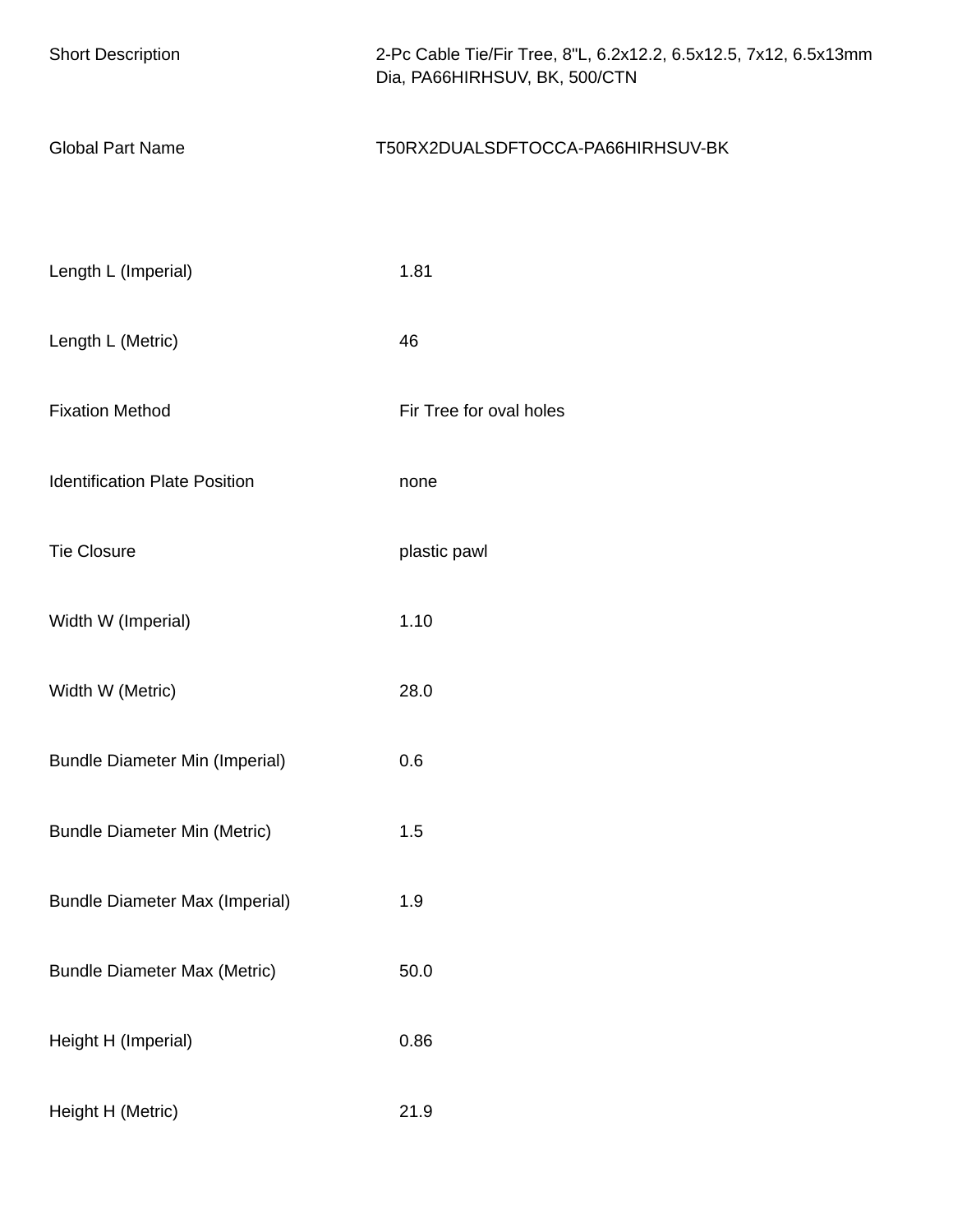| Panel Thickness Min (Imperial)          | 0.02                                                                              |
|-----------------------------------------|-----------------------------------------------------------------------------------|
| Panel Thickness Max (Imperial)          | 0.26                                                                              |
| Panel Thickness Min (Metric)            | 0.60                                                                              |
| Panel Thickness Max (Metric)            | 6.75                                                                              |
| Mounting Hole Diameter D (Imperial)     | $0.24 \times 0.48$ " $0.25 \times 0.50$ " $0.25 \times 0.50$ " $0.27 \times 0.47$ |
| Mounting Hole Diameter D (Metric)       | 6.5 x 12.5 mm 6.5 x 13.0 mm 7.0 x 12.0 mm 6.2 x 12.2 mm                           |
| Mounting Hole Diameter D Min (Imperial) | 0.24                                                                              |
| Mounting Hole Diameter D Max (Imperial) | 0.51                                                                              |
| Mounting Hole Diameter D Max (Metric)   | 13.0                                                                              |
|                                         |                                                                                   |
| <b>Material</b>                         | Polyamide 6.6 high impact modified, heat and UV stabilized<br>(PA66HIRHSUV)       |
| <b>Material Shortcut</b>                | PA66HIRHSUV                                                                       |
| <b>Material Cable Tie</b>               | Polyamide 6.6 high impact modified, heat and UV stabilized<br>(PA66HIRHSUV)       |
| Flammability                            | <b>UL 94 HB</b>                                                                   |
| <b>Halogen Free</b>                     | Yes                                                                               |